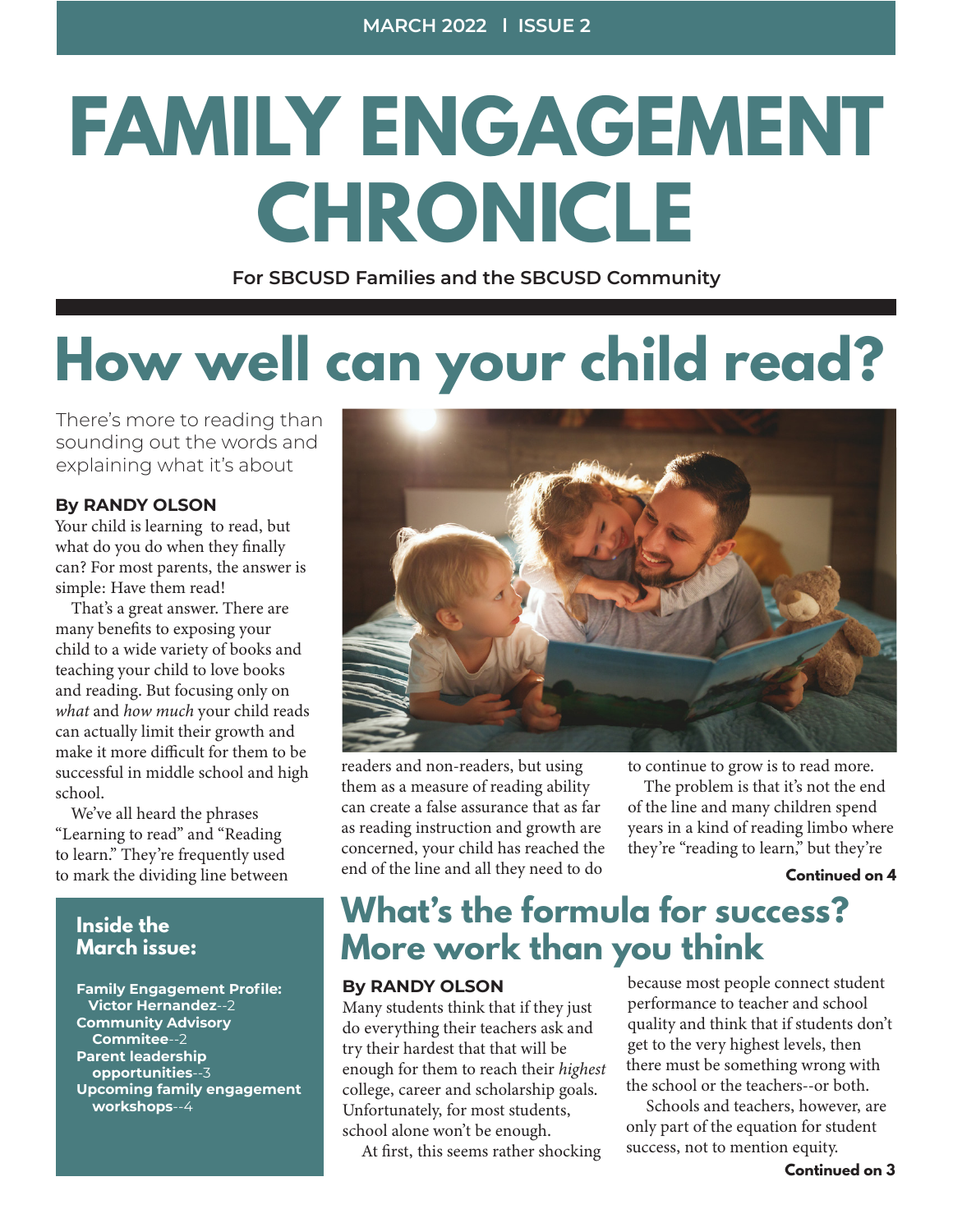#### FAMILY ENGAGEMENT TEAM PROFILE

## **Victor Hernandez: CRW II**

CRWs, or Community Relations Workers, are at the heart of what family engagement is. They support school sites with family engagement, they run and facilitate workshops and they connect families to the resources and support they need.

Victor Hernandez is the newest member of the Family Engagement team, but he brings a lot of passion and skill to the job.

Where did you grow up? San Bernardino Where do you live now? Still here in San Bernardino Who's in your house? My mom, my sister, my 10-month-old nephew and our dog, Sage.

Any kids? Grandkids? Greatgrandkids? No kids for me yet, but hopefully in the near future. For now, I'm enjoying my time as an uncle.



How long have you been working in the district? 2 years What did you do before becoming a CRW II? I was an EA III over at Anderson and I ran my escape room business.

How long have you been a CRW II? Since June 2021

Briefly describe your job. I currently work with all of the high schools on family engagment.

Best thing about your job? I like working with high schools and not being constricted to helping just the families at one specific school. I have the ability to reach out and expand the area of who I can support.

If you weren't a CRW II, what's a career you'd like to try? Carpentry A talent you're proud of? My ability to cook and make good-for-you things taste great!

A talent you wish you had? Playing the piano better. My rhythm is awful. Best thing you've ever eaten in San Bernardino? The I.E. Burrito at Super Burrito off Waterman. Words to live by? Just because you get older doesn't mean you have to stop imagining.

## **Community Advisory Committee**

CAC President offers support to the families of special needs students

#### **By LALI ABOYTES**

The journey a parent is going through with their child who has a disability doesn't need to be taken alone.

 For some, like myself, entering the world of special education can be scary--and different. From the worry that your child might be different from others, to the discovery of a disability, to the assessments, and the ongoing challenges, the Special Education Department and the CAC officers are always available and willing to speak with the community and offer resources.

 CAC offers families a positive and respectful setting in which they



can share their experiences, voice concerns, offer suggestions, and, most importantly, grow together.

 We want nothing more than to see all of the SBCUSD special education community feel understood and supported. It is worthwhile to join

our parent group. Our members have a lot of information that is helpful. We share what is in our heads and in our hearts. We offer support and encouragement as you experience your amazing child's struggles and successes.

 Being involved is one way you can assure that your student receives a quality education by learning what resources are available and hearing from the professionals who are servicing our children. Understanding your child's rights and the many services available will empower you to be your child's biggest advocate. Be assured that you are not alone and we are here to help.

 For more information about CAC, visit their page on the district website or call (909) 880-6800.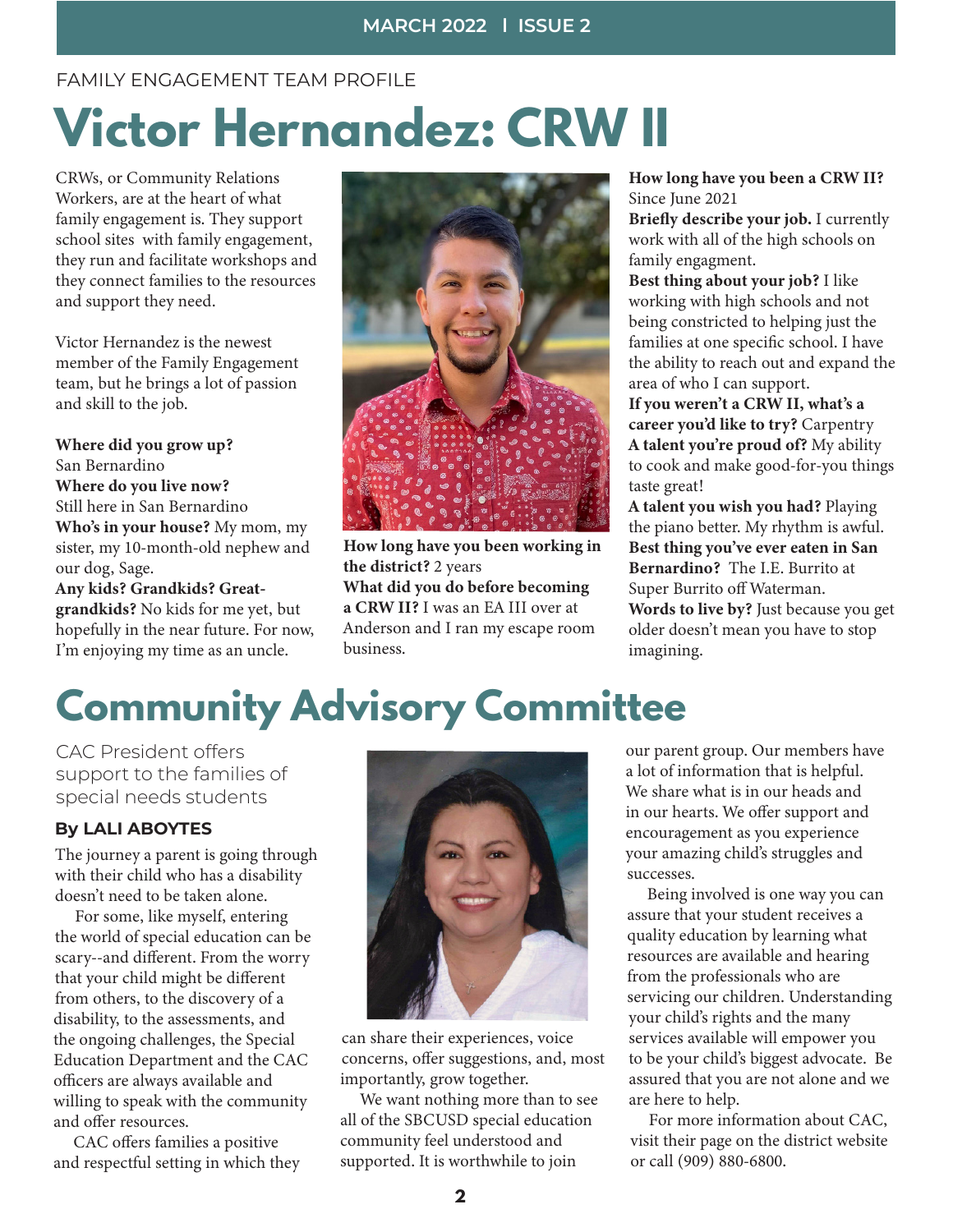## **Parent leadership opportunities**

Building your capacity to be involved and assist other parents isn't far away

In the November 2021 issue, we covered the site and district parent advisories, which are greats way to be involved and build capacity as a parent-leader. But there are other opportunities as well.

#### Kings on Campus

Equity & Targeted Student Achievement's Lawrence Hardy, their new family engagement specialist, is running a pilot program at selected schools to involve more dads and male family members. Called "Kings on Campus," the program seeks to involve men in the SBCUSD community in fun and interactive ways.

#### San Bernardino Fatherhood

Another way for men to be involved, San Bernardino Fatherhood, founded by retired social worker Ryan Berryman, has a variety of activities and events throughout the year. International Men's Day in November is a fixture on the Family Engagement calendar, as well as the Daddy and Daughter Dance, coming up March 19. In addition, the group has established community libraries at



**The district is working on involving more fathers and male family members in students' education.**

babershops throughout the community.

#### Family Leadership Institue

The Family Leadership Institute, commonly known as FLI, builds the capacity of families to create a more positive and supportive environment at home so that children

**Continued on 4**

### **What's the formula for success? (cont.)**

A huge, but frequently neglected, part of the equation is time.

 There's only so much students, teachers and administrators can accomplish in the 180 or so days we call school. For some students, that 180 days--if they use it well--will be enough for them to reach their *highest* goals. For many students, however, there's simply not enough time in the school year.

 We shouldn't be shocked. Everyone expects Olympic athletes to put in way more time than the average person competing at a lower level. But when it comes to education, we expect Olympic-level achievement in what amounts to basically half a year.

 Virtually everyone at the highest-performing schools and districts not only believes that school alone likely won't be enough, they *know*. They *know* that all the work teachers assign is a starting point. It's part of the culture. For any school or district hoping to reach similar levels, they need to know and believe it, too.

 Fortunately, it doesn't need to be school all day, every day, 24/7/365. Based on research done on the highest-performing schools and districts, it's a little extra time--over a long period of time--that makes the difference. It's that little bit of extra work that students do *above and beyond what their teachers require* that has an impact.

 For the highest-performing highschool students, they did enough extra work in kindergarten and first grade and second grade to get to the level they wanted and it's their families who made sure they did the extra work. And then they did enough extra work each year to stay at that level.

 That's why we're recommending that *all* students complete an extra 100 hours each year as it aligns with their *highest* college, career and scholarship goals. That may seem like a lot, but spread out--one hour a week during the school year, 10 hours each during Spring and Winter breaks, and 40 hours over the summer--it's really not. It's what top students and their families *know* they need to do.

 Getting to the top of anything is a collaborative effort. Almost every successful Olympic athlete has an army of people behind them (friends, family, coaches, trainers) who are part of the effort, just like every successful student needs an army of people.

 And anyone who's *really* successful knows that taking weeks and months off every year isn't really an option, not if you're going for the gold, silver or bronze, whether that's going to a particular college, entering a particular career or going to the Olympics.